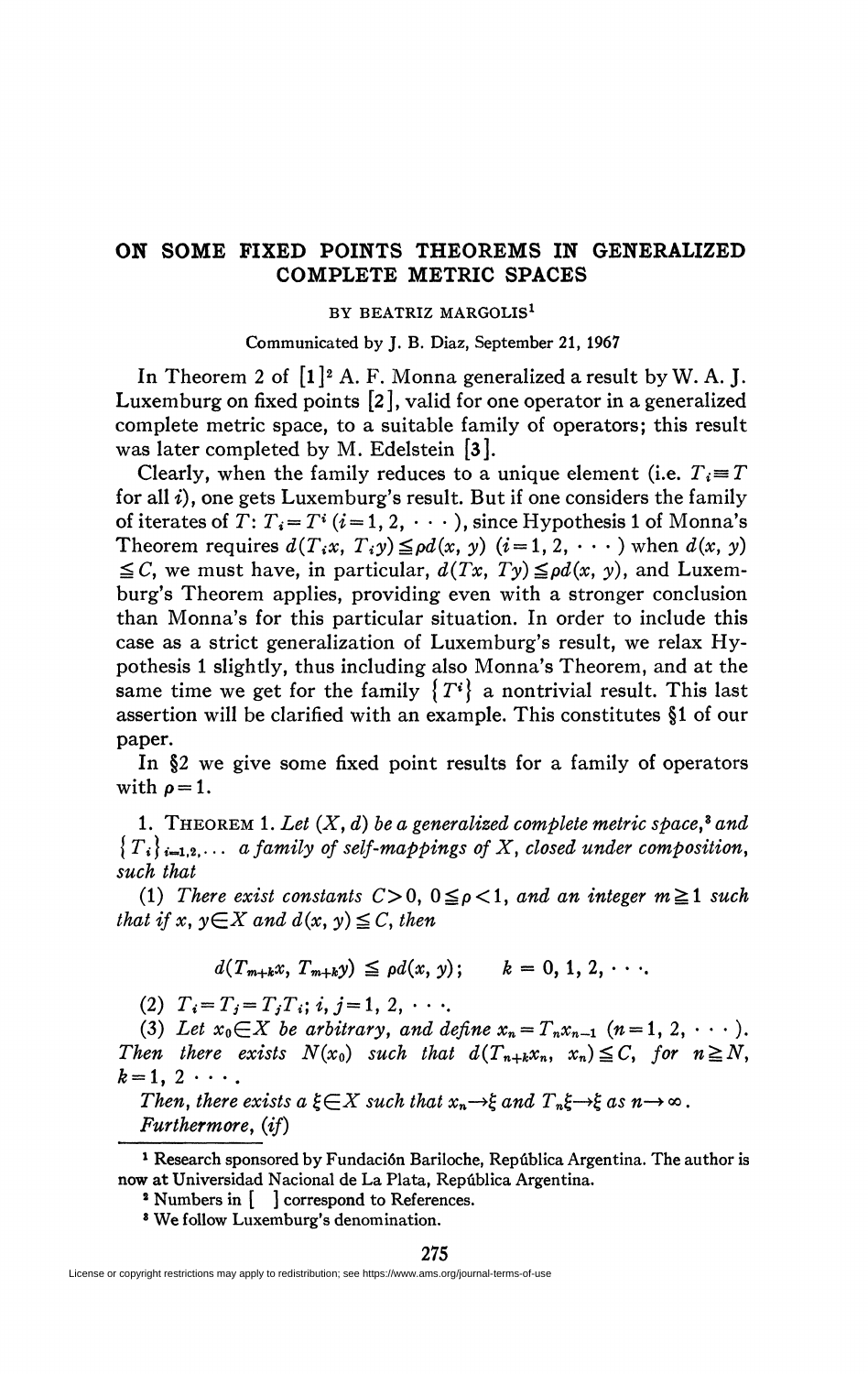(4)  $T_n x \rightarrow x$ ,  $T_n y \rightarrow y$  as  $n \rightarrow \infty \rightarrow d(x, y) \leq C$  then  $\xi$  is unique, and  $T_{h+k}\xi = \xi$  (h = max(m, N); k = 0, 1,  $\cdots$ ).

(In each case, convergence refers to convergence in the metric *d.)*  REMARKS, (a) When *m* = 1, we have Monna's Theorem, with Edelstein's completion of it.

(b) Example 1 will show that our Hypothesis 1 is strictly more general than Monna's.

(c) If  $T_i = \tilde{T}^i$  (i = 1, 2,  $\cdots$ ) the conclusion means that  $\xi$  is periodic under  $\tilde{T}$  with period not greater than  $\max(m, N)$ .

(d) Since  $\xi$  is unique, and  $T_k \xi = T_k T_k \xi = T_k T_k \xi$ , we have  $T_k \xi = \xi$ , and  $\xi$  is actually a fixed point of all  $T_k$  ( $k=1, 2, \cdots$ ).

PROOF OF THEOREM 1. It will not be given in detail, since it follows mainly the procedures used by Luxemburg and Monna.

Let  $x_0 \in X$ . Then, in the usual manner, it can be shown that for  $n \ge N+m$ :  $d(x_{n+h}, x_n) \le p^{n-N-m} C(1-p)^{-1}$ , and all results follow like in Luxemburg, Monna and Edelstein.

We observe, letting  $h \rightarrow \infty$ , that the last inequality gives an estimate of the rate of convergence of the sequence  ${x_n}$ , namely

$$
d(x_n,\xi) \leq \rho^{n-N-m}C(1-\rho)^{-1}.
$$

EXAMPLE 1. Let  $X = \{x = e^{i\theta}/0 \leq \theta \leq \pi/2\}$  and, for  $x, y \in X$ , define

$$
d(x, y) = 0, \quad \text{if } \theta_x = \theta_y = \pi/2,
$$
  
=  $\left| \text{tg } \theta_x - \text{tg } \theta_y \right|$ , otherwise.

Clearly,  $d(x, y) = 0$  iff  $x = y$ ,  $d(x, y) = d(y, x)$ ,  $d(x, y) \le d(x, z)$  $+d(y, z)$ , for x, y,  $z \in X$ .

Assume  $\{x_n = e^{i\theta_n}\}\$ is a Cauchy sequence in  $(X, d)$ . Since, for  $m, n \ge n_0, d(x_m, x_n)$  is bounded, we have that either  $\theta_n = \theta = \pi/2$  for  $n \ge n_0$ , or  $0 \le \theta_n < \pi/2 - \epsilon$  for some  $\epsilon > 0$ ,  $n \ge n_0$ . In the last case, since

$$
d(x_m, x_n) = |\text{tg } \theta_n - \text{tg } \theta_m| = |\text{tg } (\theta_n - \theta_m)| | 1 + \text{tg } \theta_n \text{tg } \theta_m|
$$
  

$$
\geq |\text{tg } (\theta_n - \theta_m)|,
$$

we have that  $\{\theta_n\}$  is a Cauchy sequence in  $[0, \pi/2-\epsilon]$ ; hence,  $\theta_n \rightarrow \theta$ as  $n \rightarrow \infty$ . Let  $x = e^{i\theta}$ . In any case,  $d(x_n, x) \rightarrow 0$  as  $n \rightarrow \infty$ , and  $(X, d)$  is a generalized complete metric space.

Define  $T: X \rightarrow X$  as follows

$$
Tx = e^{i0}, \t 0 \le \theta < \pi/8,= e^{i(\theta + \pi/8)}, \t \pi/8 \le \theta < 3\pi/8,= e^{i(\theta - 3\pi/8)}, \t 3\pi/8 \le \theta < \pi/2,= e^{i0}, \t \theta = \pi/2.
$$

License or copyright restrictions may apply to redistribution; see https://www.ams.org/journal-terms-of-use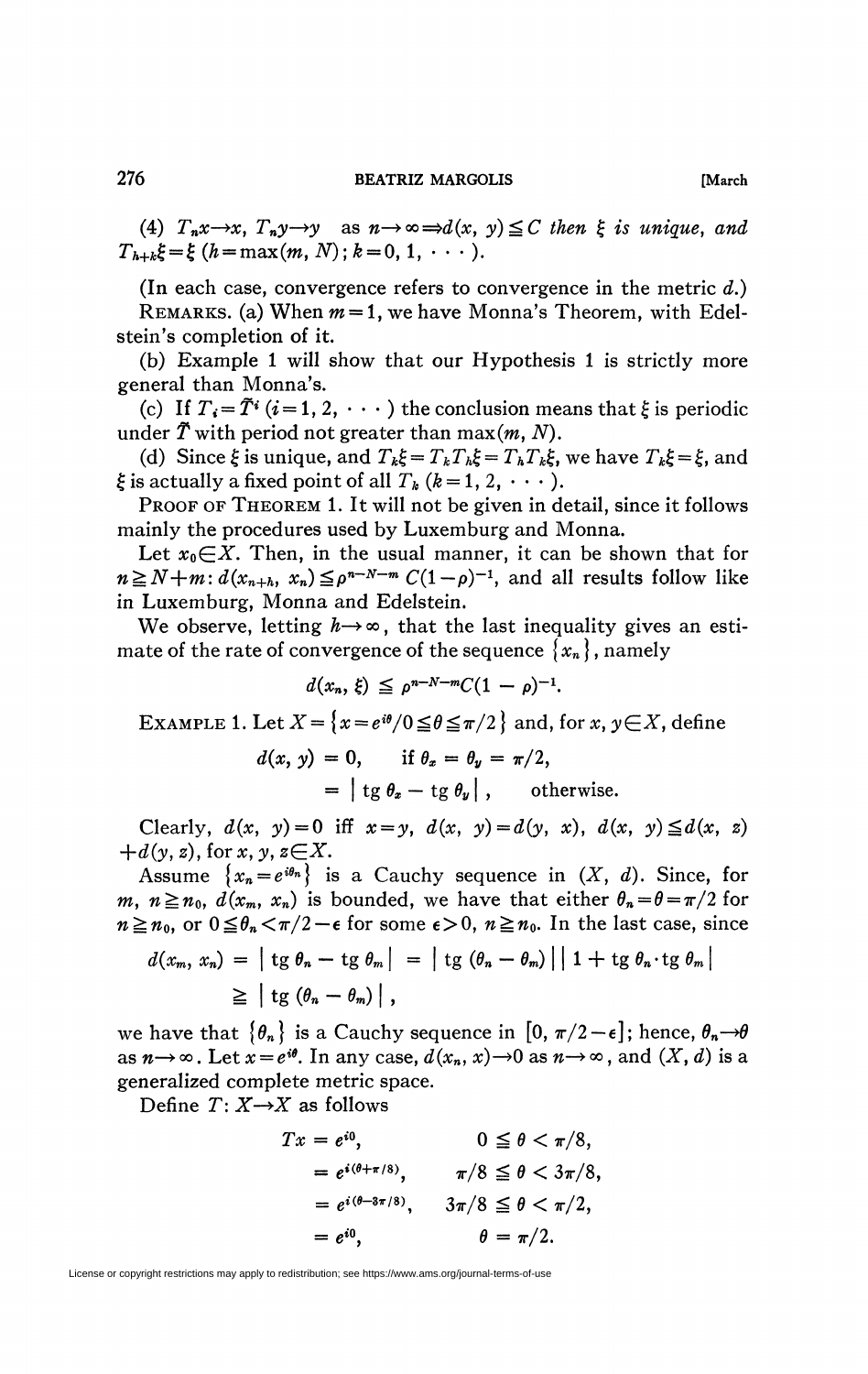Then

 $T^2 x = e^{i0}$  $0 \leq \theta < \pi/8$ ,  $= e^{i(\theta + \pi/4)}, \qquad \pi/8 \leq \theta < \pi/4,$  $= e^{i(\theta - \pi/4)}, \qquad \pi/4 \leq \theta < 3\pi/8,$  $= e^{i\theta}$ ,  $3\pi/8 \le \theta \le \pi/2$ .  $T^3x = e^{i\theta}$ ,  $0 \le \theta < \pi/8$ ,  $= e^{i(\theta - \pi/8)}, \qquad \pi/8 \leq \theta < \pi/4,$  $= e^{i0}$ ,  $\pi/4 \leq \theta \leq \pi/2$ ,  $T^4$  $0 \leq \theta \leq \pi/2.$ 

Hence, neither  $T$  nor  $T^2$  nor  $T^3$  satisfy Hypothesis 1 of Theorem 1, for they are not continuous. Obviously, *T<sup>A</sup>* satisfies this condition with arbitrary  $C>0$  and arbitrary  $\rho$ ,  $0\leq \rho < 1$ , so that in this case  $m = 4$ .

As for Hypothesis 3 of the Theorem, let  $x_0 = e^{i\theta_0}$ . It is not difficult to see that if, for instance,  $C=1$ , and:

(a)  $0 \le \theta_0 < \pi/8$ , then  $N(x_0)=0$ .

(b)  $\pi/8 \leq \theta_0 < 3\pi/8$ , then  $N(x_0) = 2$ .

(c)  $3\pi/8 \leq \theta_0 \leq \pi/2$ , then  $N(x_0) = 1$ .

Condition 4 clearly holds.

Also, Remark (d) implies that  $Tx_0 = x_0$  iff  $x_0 = e^{i\theta}$ .

2. Our aim now is to obtain similar results for a family of operators satisfying Hypothesis 1 of Theorem 1 with a strict inequality sign and  $\rho = 1$ . We will have to add some further requirements, for even with  $T_i \equiv T$  the theorem would not hold. (See, for instance, [4, Remark] **2].)** 

THEOREM 2. *Let (X, d) be a generalized complete metric space, and*   ${T_i}_{i=1,2,...}$  *a family of self-mappings of X, such that* 

(1) There exist a constant  $C>0$  and an integer  $m \ge 1$  such that if  $x, y \in X$  and  $0 \le d(x,y) \le C$  then  $d(T_{m+k}x, T_{m+k}y) \le d(x,y); k=0,1, \cdots$ . (2)  $T_i T_j = T_j T_i$ ; *i*, *j* = 1, 2, · · ...

(3) Let  $x_0 \in X$  be arbitrary, and define  $x_n = T_n x_{n-1}$   $(n = 1, 2, \dots)$ . *Then there exists*  $N(x_0)$  *such that* 

(a) 
$$
d(T_{n+k}x_n, x_n) \leq C; n \geq N, k = 1, 2, \cdots
$$

(b) 
$$
\frac{d(T_{n+k+1}x_{n+i+2}, x_{n+i+2})}{d(T_{n+k+1}x_{n+i+1}, x_{n+i+1})} \leq \frac{d(T_{n+k+1}x_{n+i+1}, x_{n+i+1})}{d(T_{n+k+1}x_{n+i}, x_{n+i})},
$$

License or copyright restrictions may apply to redistribution; see https://www.ams.org/journal-terms-of-use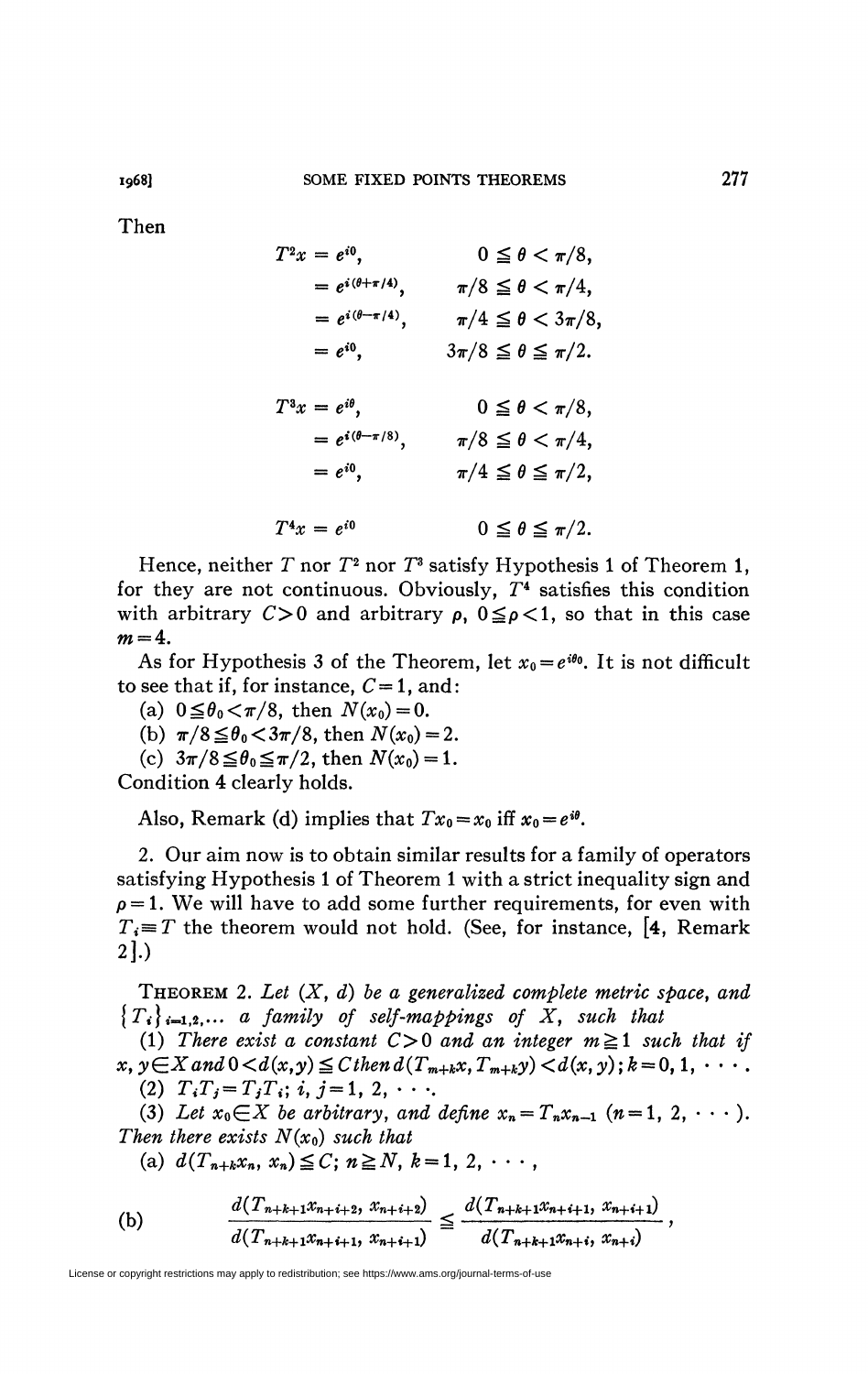*whenever the denominators do not vanish and*  $n \geq N$ *, k = 1, 2, • • • ;*  $0 \leq i \leq k-1$ .

$$
\text{(c)} \quad \frac{d(T_{n+k+1}x_{n+1}, x_{n+1})}{d(T_{n+k+1}x_n, x_n)} \leq \frac{d(T_{n+k}x_{n+1}, x_{n+1})}{d(T_{n+k}x_n, x_n)}; \qquad k=1, 2, \cdots,
$$

*whenever the denominators do not vanish.* 

(4)  $T_p x = x$ ,  $T_p y = y$ ,  $p \ge m \Rightarrow d(x, y) \le C$ . *Then, there exists a*  $\xi \in X$  *such that*  $x_n \rightarrow \xi$ *, and*  $T_n \xi \rightarrow \xi$  *as*  $n \rightarrow \infty$ *. Furthermore, if* 

(5) For some integer  $h \ge m$ :  $T_hT_i = T_{h+i}$  (i=1, 2, · · · ) (and hence  ${T_i}$  is a finitely generated semigroup), then  $\xi$  is unique, and  $T_i\xi = \xi$ ;  $i=1, 2, \cdots$ .

(In each case, convergence refers to convergence in the metric *d.)*  REMARKS, (a) When  $T_i \equiv T$ , condition (3c) is obviously satisfied. Moreover, in this case, although (5) implies the trivial transformation  $Tx = \xi$ ,  $\forall x \in X$ , we get the whole conclusion without it.

(b) When  $T_i = \tilde{T}^i$ , (5) holds for any integer h, and hence  $\xi$  is fixed under *f*.

Before proving the Theorem, we need the following

LEMMA. If for some integer  $h \ge m$ , and some integer p, we have  $T_h x_p = x_p$ , then  $x_p = x_{p+1} = x_{p+2} = \cdots = \xi$ . *Furthermore*,  $T_{h+k} \xi = \xi$  for  $k \geq K(p, h).$ 

PROOF. Let  $T_h x_p = x_p$ . Then  $T_h T_{p+1} x_p = T_{p+1} T_h x_p = T_{p+1} x_p$ , i.e.  $T_h x_{p+1} = x_{p+1}$ . Assume  $T_h x_{p+j} = x_{p+j}$  (*j*>1). Then

$$
T_h x_{p+j+1} = T_h T_{p+j+1} x_{p+j} = T_{p+j+1} T_h x_{p+j} = T_{p+j+1} x_{p+j} = x_{p+j+1},
$$

i.e.  $T_h x_{p+q} = x_{p+q}$ ;  $q = 0, 1, 2, \cdots$ 

Hence  $d(x_{p+q}, x_{p+q}) = d(T_h x_{p+q}, T_h x_{p+q})$ , contradicting (1), unless  $x_{p+q} = x_{p+q'}$ ; for, by (4),  $d(x_{p+q}, x_{p+q'}) \leq C$ . Therefore, all elements in the set  ${x_{p+q}}_{q=0,1,...}$  coincide. Call their common value  $\xi$ . Choose K so large that  $h + K = p + 1$  (in case  $h > p$ , take  $K = 0$ ). Then, if k  $\geq K: T_{h+k}\xi = T_{h+k}x_{h+k-1} = x_{h+k} = \xi$ , and our Lemma is proved.

PROOF OF THE THEOREM. We will assume that no element of the set  ${x_n}_{n \ge m}$  is fixed under any of the elements of  ${T_k}_{k \ge m}$ . Otherwise, by the Lemma, the first part of the theorem would be already proved (and even the second one, if  $h = 1$  and  $K = 0$ ).

Define  $\rho_i(x, y) = d(T_i x, T_i y)/d(x, y)$ , for  $0 < d(x, y) \leq C$ . Let N be the index specified in (3). Without loss, we may assume  $N \geq m$ . (If not, we take a suitable  $N' > N$ .)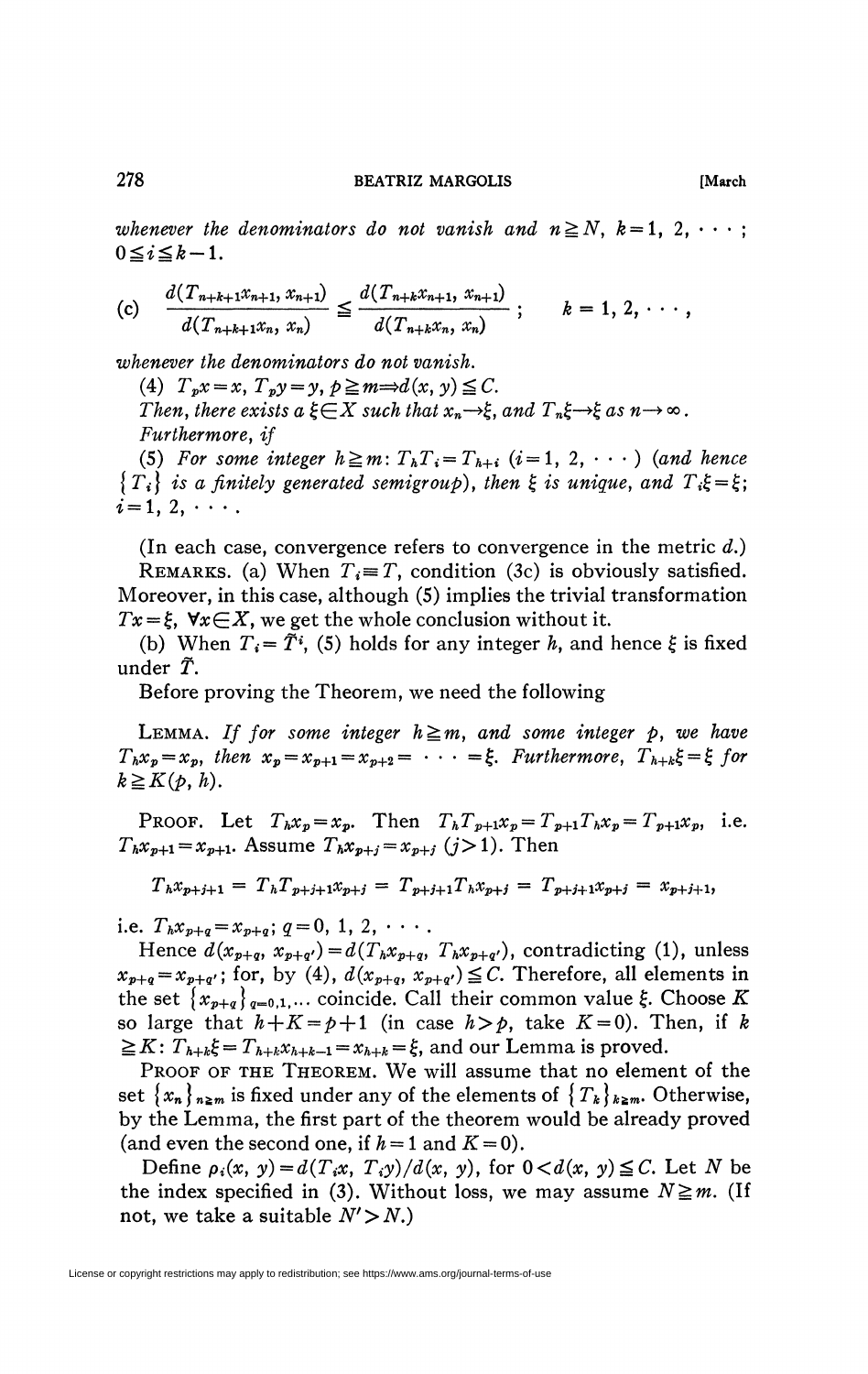$$
d(x_{N+2}, x_{N+1}) = d(T_{N+2}x_{N+1}, x_{N+1}) = d(T_{N+2}T_{N+1}x_N, T_{N+1}x_N)
$$
  
=  $d(T_{N+1}T_{N+2}x_N, T_{N+1}x_N)$   
=  $\rho_{N+1}(T_{N+2}x_N, x_N) d(T_{N+2}x_N, x_N)$   
 $\leq C\rho_{N+1}(T_{N+2}x_N, x_N),$ 

where we used (2), (3a) and the definition of  $\rho_i(x, y)$ .

Using the same arguments

$$
d(x_{N+3}, x_{N+2}) = d(T_{N+3}x_{N+2}, x_{N+2}) = d(T_{N+3}T_{N+2}x_{N+1}, T_{N+2}x_{N+1})
$$
  
\n
$$
= d(T_{N+2}T_{N+3}x_{N+1}, T_{N+2}x_{N+1})
$$
  
\n
$$
= \rho_{N+2}(T_{N+3}x_{N+1}, x_{N+1})d(T_{N+3}x_{N+1}, x_{N+1})
$$
  
\n
$$
= \rho_{N+2}(T_{N+3}x_{N+1}, x_{N+1})d(T_{N+3}T_{N+1}x_N, T_{N+1}x_N)
$$
  
\n
$$
= \rho_{N+2}(T_{N+3}x_{N+1}, x_{N+1})d(T_{N+1}T_{N+3}x_N, T_{N+1}x_N)
$$
  
\n
$$
= \rho_{N+2}(T_{N+3}x_{N+1}, x_{N+1})\rho_{N+1}(T_{N+3}x_N, x_N)d(T_{N+3}x_N, x_N)
$$
  
\n
$$
\leq C\rho_{N+2}(T_{N+3}x_{N+1}, x_{N+1})\rho_{N+1}(T_{N+3}x_N, x_N).
$$

And, in general

$$
d(x_{N+k+1}, x_{N+k}) \leq C \prod_{i=0}^{k-1} \rho_{N+i+1}(T_{N+k+1}x_{N+i}, x_{N+i})
$$
  
\n
$$
\leq C \prod_{i=0}^{k-1} \rho_{N+1}(T_{N+k+1}x_N, x_N)
$$
  
\n
$$
= C[\rho_{N+1}(T_{N+k+1}x_N, x_N)]^k
$$
  
\n
$$
\leq C[\rho_{N+1}(T_{N+1}x_N, x_N)]^k
$$

where we used (3b) and (3c). (We note that  $\rho_i(x, y)$  is well defined for all elements in the sequence, because of the assumption made at the beginning of the proof.)

Now, let  $n \ge N$ , say  $n = N+q$ . Then

$$
\begin{aligned} (\#) \qquad d(x_{n+p}, x_n) &\leq \sum_{k=0}^{p-1} d(x_{n+k+1}, x_{n+k}) = \sum_{k=0}^{p-1} d(x_{N+q+k+1}, x_{N+q+k}) \\ &\leq \sum_{k=0}^{p-1} C[\rho_{N+1}(T_{N+1}x_N, x_N)]^{q+k} \\ &\leq C[\rho_{N+1}(T_{N+1}x_N, x_N)]^{n-N}/(1 - \rho_{N+1}(T_{N+1}x_N, x_N)) \end{aligned}
$$

for, by definition,  $0 \leq \rho_i(x, y) < 1$ ,  $(i \geq m)$ .

Hence,  $\{x_n\}$  is a Cauchy sequence. Therefore, there exists a  $\xi \in X$ such that  $x_n \rightarrow \xi$  as  $n \rightarrow \infty$ . Also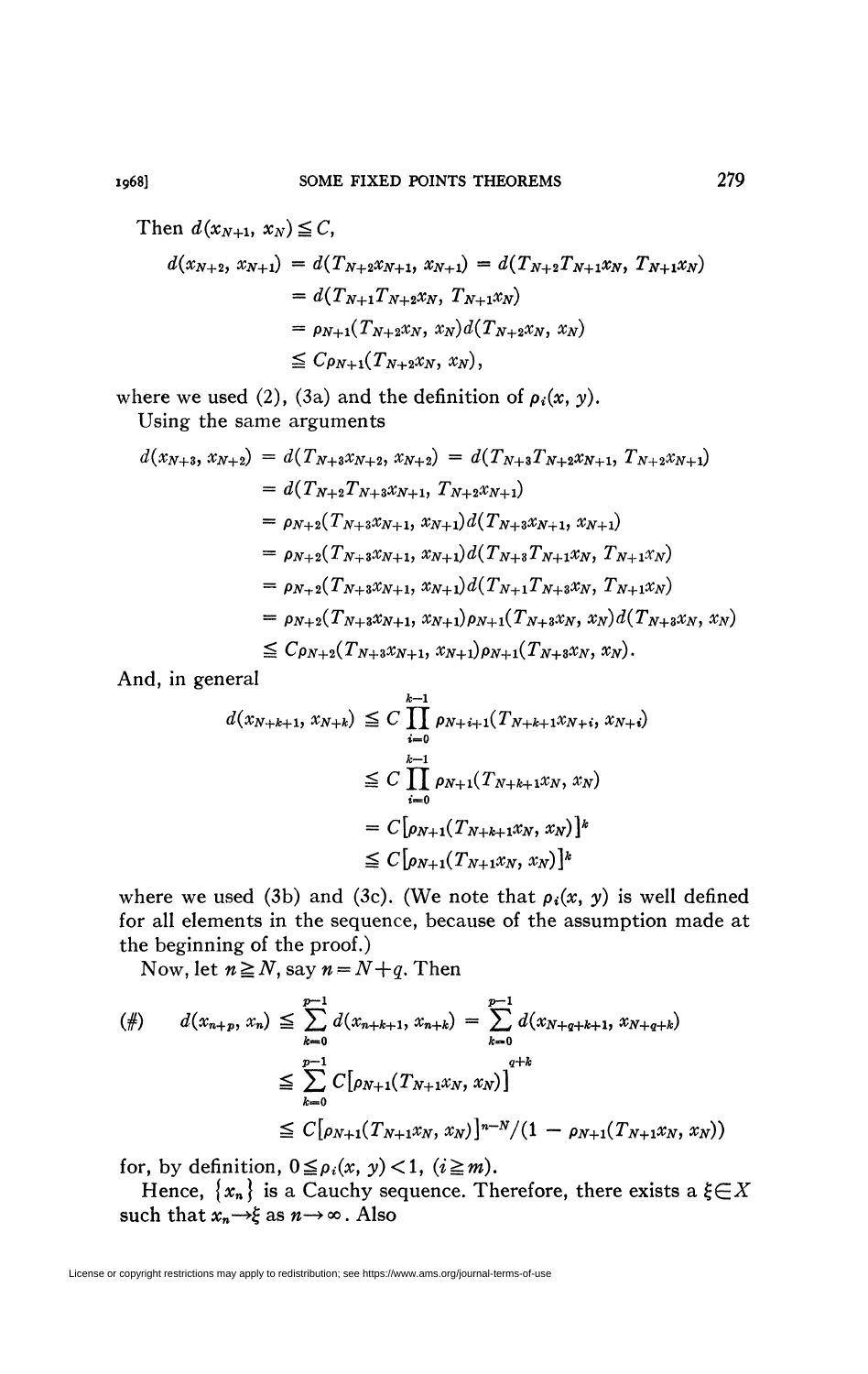**280 BEATRIZ MARGOLIS [March** 

$$
d(T_n\xi, \xi) \leq d(T_n\xi, x_n) + d(x_n, \xi)
$$
  
=  $d(T_n\xi, T_nx_{n-1}) + d(x_n, \xi)$   
<  $d(\xi, x_{n-1}) + d(x_n, \xi),$ 

since for  $n > \nu$ ,  $d(x_{n-1}, \xi) \leq C$ .

Therefore,  $T_n \xi \rightarrow \xi$  as  $n \rightarrow \infty$ , and we have the first part of our theorem.

From  $(\#)$ , on making  $p \rightarrow \infty$ , we get an estimate of the rate of convergence of  $\{x_n\}$ , namely

$$
d(x_n,\xi) \leq C[\rho_{N+1}(T_{N+1}x_N,x_N)]^{n-N}/(1-\rho_{N+1}(T_{N+1}x_N,x_N)).
$$

Assume now (5) holds. Hence  $d(T_h T_i \xi, T_i \xi) = d(T_{h+i} \xi, T_i \xi)$ . If we let  $i \rightarrow \infty$ , since  $T_h$  is continuous, the first member tends to  $d(T_h \xi, \xi)$ , while the second one tends to zero. Hence,  $T_h \xi = \xi$ .

 $\text{Assume } T_i \eta \rightarrow \eta \text{ as } i \rightarrow \infty$ . Then, as before,  $T_i \eta = \eta$ . Furthermore, by (4)  $d(\xi, \eta) \leq C$ . If  $\xi \neq \eta$ , we would have  $d(\xi, \eta) = d(T_h \xi, T_h \eta)$ , contradicting (1), for  $h \ge m$ . Hence,  $d(\xi, \eta) = 0$  and  $\xi$  is unique.

Since  $T_i \xi = T_i T_k \xi = T_h T_i \xi$ , and  $\xi$  is a unique fixed point of  $T_h$ , we have  $T_i \xi = \xi$  (i=1, 2,  $\cdots$ ) concluding thus the proof of our theorem.

Finally, we give three examples to illustrate the extents and limitations of our results. The first one is a direct application of Theorem 2, for which no previous results can be used. The second one shows that condition (3b) is by no means necessary. To counterballast this, the last example shows a transformation without fixed points, which does not fulfill requirement (3b).

EXAMPLE 2. Let  $X = \{x = e^{i\theta}/0 \le \theta \le 3\pi/2\}, d(x,y) = |x-y|$  $= 2|\sin((\theta_x-\theta_y)/2)|$ .

Define  $T: X \rightarrow X$  such that  $Tx = e^{i\theta z/3}$  (i.e.  $T_i \equiv T$ , all *i*). Let  $0 < C$  $\langle 2^{1/2}$ . Hence, it is clear that  $d(Tx, Ty) \langle d(x, y) \rangle$  for  $0 \langle d(x, y) \rangle \leq C$ . (The inequality can not be improved, for  $d(Tx, Ty)/d(x, y) \rightarrow 1$  when  $x \rightarrow e^{i0}$ ,  $y \rightarrow e^{i3\pi/2}$ .)

Let  $x_0 = e^{i\theta} \in X$ , arbitrary. Then,  $x_n = Tx_{n-1} = e^{i\theta/3^n} = e^{i\theta_n}$ . Since  $d(x_{n+1}, x_n) = 2 |\sin ((\theta_{n+1} - \theta_n)/2)| = 2 |\sin (\theta/3^{n+1})|$ , it is clear that for  $n \ge N_1(x_0)$ ,  $d(x_{n+1}, x_n) \le C$ , and we have (3a).

In order to show (3b), we observe that in this case the condition reduces to

$$
d(x_{n+3}, x_{n+2})/d(x_{n+2}, x_{n+1}) \leq d(x_{n+2}, x_{n+1})/d(x_{n+1}, x_n)
$$

when  $n \geq N(x_0)$  and the denominators do not vanish. This last alternative occurs only when  $\theta = 0$ , where the final result is trivial. So that we may assume  $\theta \neq 0$ . Let  $\phi = \theta/3^{n+3}$ . With this notation, (3b) will hold if and only if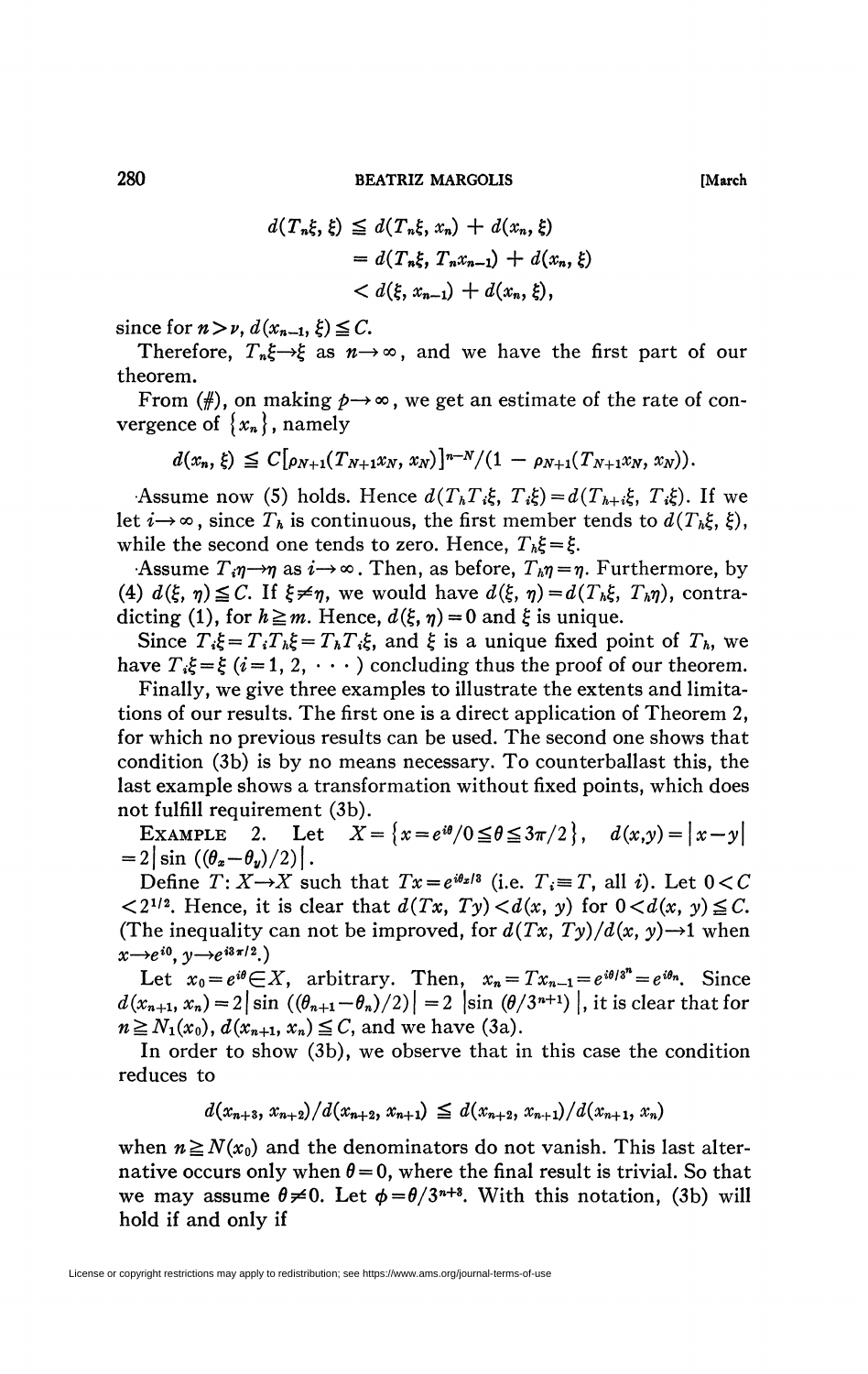$$
2 \sin \phi / 2 \sin 3\phi \leq 2 \sin 3\phi / 2 \sin 9\phi.
$$

Clearly, taking  $n \geq N_2(x_0)$ , we will have  $0 \leq 9\phi \leq \pi/2$ .

Consider the function  $f(t) = \sin 3t / \sin t = 2 \cos^2 t + \cos 2t$ ,  $0 < t \le \pi/2$ . A simple computation shows  $f'(t) < 0$ . Hence,  $f(t)$  decreases, and  $\sin t / \sin 3t$  increases with t. In particular  $\sin \phi / \sin 3\phi < \sin 3\phi / \sin 9\phi$ , which is precisely what we wanted to prove.

As stated in Remark (a), (3c) is obviously satisfied.

Also, condition (4) is immediate.

Hence, we can apply our Theorem and conclude:  $x_n \rightarrow \xi = e^{i\theta}$  as  $n \rightarrow \infty$ , and  $T \xi = \xi$ .

We observe that neither Theorem 1 nor Theorem 3 in [5] can be used in this case, whereas Theorem 2 in  $\lceil 5 \rceil$  asserts at best the periodicity of £.

EXAMPLE 3. Let *X* be the nonnegative reals with the Euclidean metric. Define  $T: X \rightarrow X$  by  $Tx = x/(x+1)$ . It is easy to show that  $d(Tx, Ty) < d(x, y)$  whenever  $x \neq y$ , so that  $C>0$  can be chosen arbitrarily.

Let  $x_0 \in X$ ,  $x_0 \neq 0$ ,  $x_n = Tx_{n-1}$ . (The case  $x_0 = 0$  is trivial.) Hence  $x_n = x_0(nx_0+1)^{-1}$  and

$$
d(x_{n+1},x_n)=x_0^2/[(n+1)x_0+1](nx_0+1).
$$

Therefore

$$
\frac{d(x_{n+3}, x_{n+2})}{d(x_{n+2}, x_{n+1})} - \frac{d(x_{n+2}, x_{n+1})}{d(x_{n+1}, x_n)} = \frac{2x_0^2}{[(n+3)x_0 + 1][(n+2)x_0 + 1]} > 0
$$

and hence (3b) is not satisfied. Nevertheless,  $x_n \rightarrow 0 \in X$  as  $n \rightarrow \infty$ ,  $T0 = 0$ , and 0 is the only element with this property.

EXAMPLE 4. We will use Rakotch's example mentioned at the beginning of this Section.

Let X be the nonnegative reals with the Euclidean metric, and  $Tx = \ln(1+e^x)$ . As shown there  $d(Tx, Ty) < d(x, y)$  whenever  $x \neq y$ , so that  $C > 0$  can be chosen arbitrarily. Let  $x_0 \in X$ ,  $x_0 \neq 0$ , and  $x_n = Tx_{n-1}$ . (The case  $x_0 = 0$  is trivial.) Hence, as shown by induction  $x_n = \ln(n + e^{x_0})$ . Since  $d(x_{n+1}, x_n) = \ln(1 + 1/(n + e^{x_0}))$ , we see that for  $n \ge N(x_0)$ ,  $d(x_{n+1}, x_n) \le C$ . Let  $f(t) = \frac{(\ln((t+2)/(t+1))/(n(t+1)/t)}{(\ln(t+1)/t)}$  $t > 1$ . Clearly,  $f(t) < 1$ , and  $f(t) \rightarrow 1$  as  $t \rightarrow \infty$ .

Also,

$$
f'(t) = [(t + 1) \ln^{2} ((t + 1)/t)]^{-1}
$$

$$
\cdot [(1/t) \ln ((t + 2)/(t + 1)) - (1/(t + 2)) \ln ((t + 1)/t)].
$$